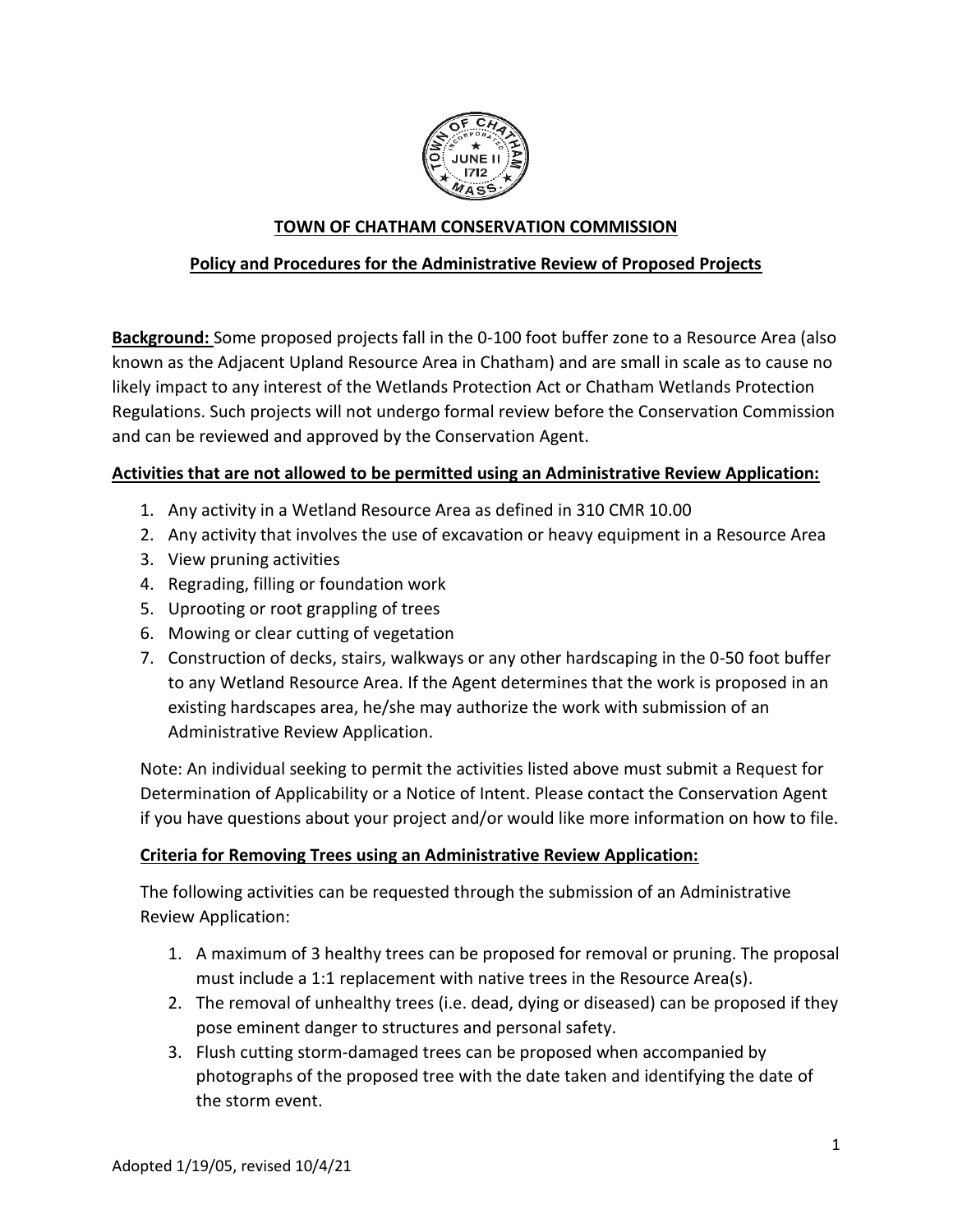### **Supporting Documents Required with the Application:**

- 1. A letter stating why the trees pose a danger to surrounding structures or public safety from a Certified Arborist with their license number or a letter from a qualified arborist with a statement briefly outlining their professional tree experience.
- 2. Photos of the proposed plants/trees to be removed.

**Procedure for Filing an Administrative Review Application:** If proposed project meets the criteria for an Administrative Review (see criteria list above), the applicant must fill out an Administrative Review Application and submit \$50. Cash, check (checks can be dropped off to the Conservation Division or electronically processed with a fee of \$0.50) or credit card (credit card transactions will have an additional processing fee of 2.99% plus \$0.99) are accepted, and all checks should be made out to the Town of Chatham. A hard copy of the Administrative Review Application can also be picked up at the Town Hall Annex, 261 George Ryder Road or a Smart Form can be downloaded from the Town of Chatham website (under the Conservation Division page, select "Filing Instructions") and submitted by email. The Conservation Division Office is open Monday-Thursday 7 AM-4 PM and Friday 8 AM-12 PM.

Complete applications are reviewed quickly and efficiently; incomplete applications typically result in more time delays. If the submitted Administrative Review Application is incomplete, a Conservation Division staff member will contact the person listed on the application and outline why the application was incomplete. Once the application is complete, the application will be reviewed by the Conservation Agent. Upon submission of a complete Administrative Review Application, the applicant will clearly define the proposed project during a site visit with the Conservation Agent in the field, as practicable, with staking and/or flagging.

### **Decision Procedure:**

The Conservation Agent will visit the site to review the proposed activities in the field. The decision from the Agent is emailed to the applicant and representative. If denied, the Agent will provide instructions on how to proceed. The decision can be appealed by applying for a Request for Determination of Applicability or Notice of Intent.

Note: Any work approved under the Administrative Review Application must be completed within 6 months of the date issued.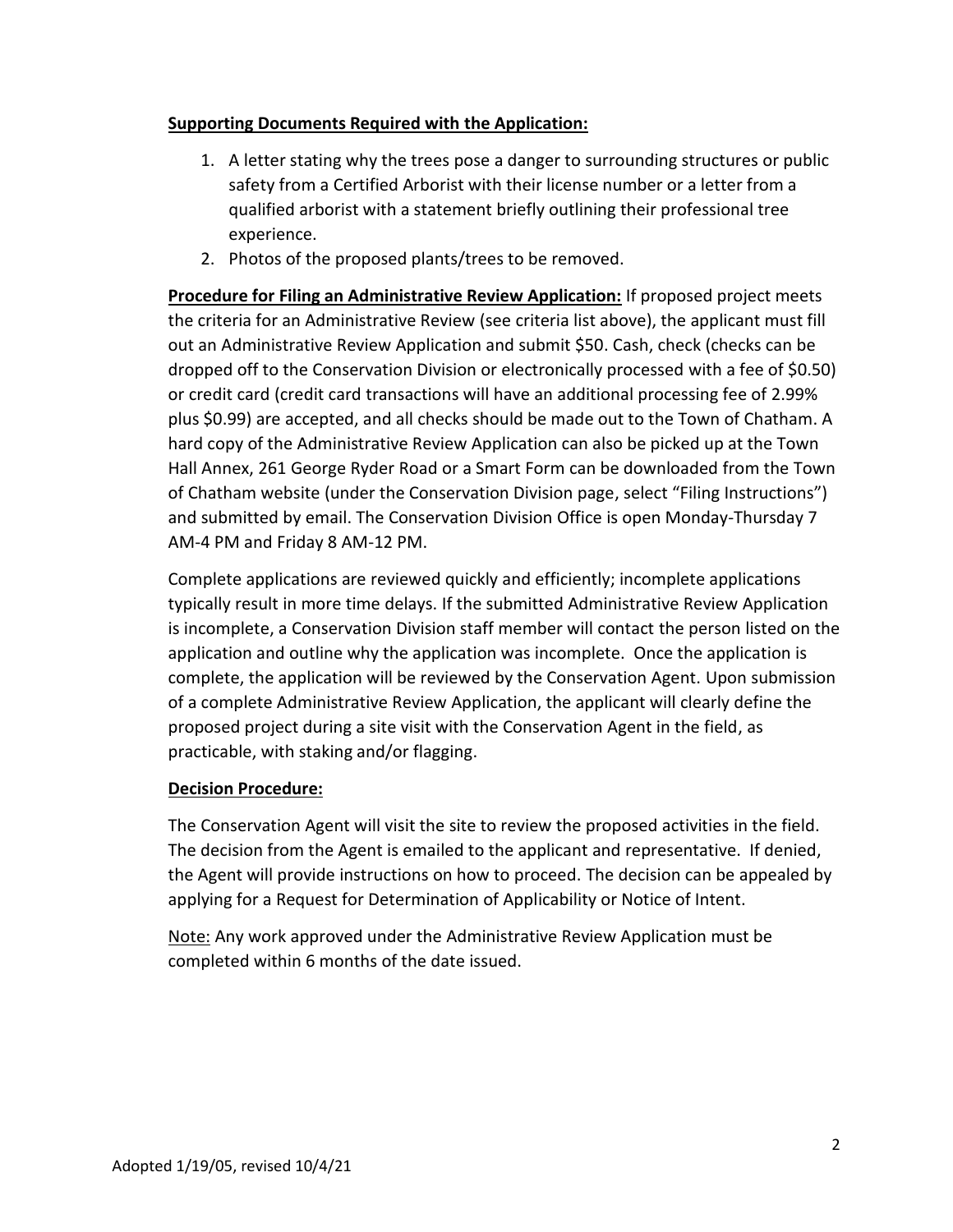# **Administrative Review Application**

| Please provide the information below:                                                                                                                                   |
|-------------------------------------------------------------------------------------------------------------------------------------------------------------------------|
| Project Address:                                                                                                                                                        |
| Name of Property Owner:<br><u> 1980 - John Stone, maria eta bainar eta baina eta baina eta baina eta baina eta baina eta baina eta baina e</u>                          |
| Property Owner's Phone #<br><u> 1980 - Jan Barbara, martxa al II-lea (h. 1980).</u>                                                                                     |
|                                                                                                                                                                         |
| If applicable:                                                                                                                                                          |
|                                                                                                                                                                         |
| Contractor or Representative's Email Address: __________________________________                                                                                        |
|                                                                                                                                                                         |
| Please answer YES or NO to the following questions:                                                                                                                     |
| Is the proposed work in a Resource Area?<br>If yes, identify the Resource Area.                                                                                         |
| Is the proposed work within 50 feet of a Resource Area?<br>If yes, identify the Resource Area.<br><u> 1980 - Jan Barbarat, martin amerikan ba</u>                       |
| Is excavation by machinery required or proposed? _______________________________                                                                                        |
| Is foundation work proposed?                                                                                                                                            |
| Is view pruning proposed?                                                                                                                                               |
| Is regrading proposed, including addition or<br>removal of soil, sand, fill, etc.?                                                                                      |
| Is removal of vegetation proposed? If yes, what species, native or invasive, how much<br>(square footage of number of plants)?                                          |
| Is tree removal proposed? If yes, how many trees will be removed, what is the diameter                                                                                  |
| Is pruning of trees proposed?<br>If yes, how many trees will be pruned and what species? ________________________                                                       |
| Is planting proposed? If yes, please supply planting information which includes the<br>number and species of native plants to be planted. _____________________________ |